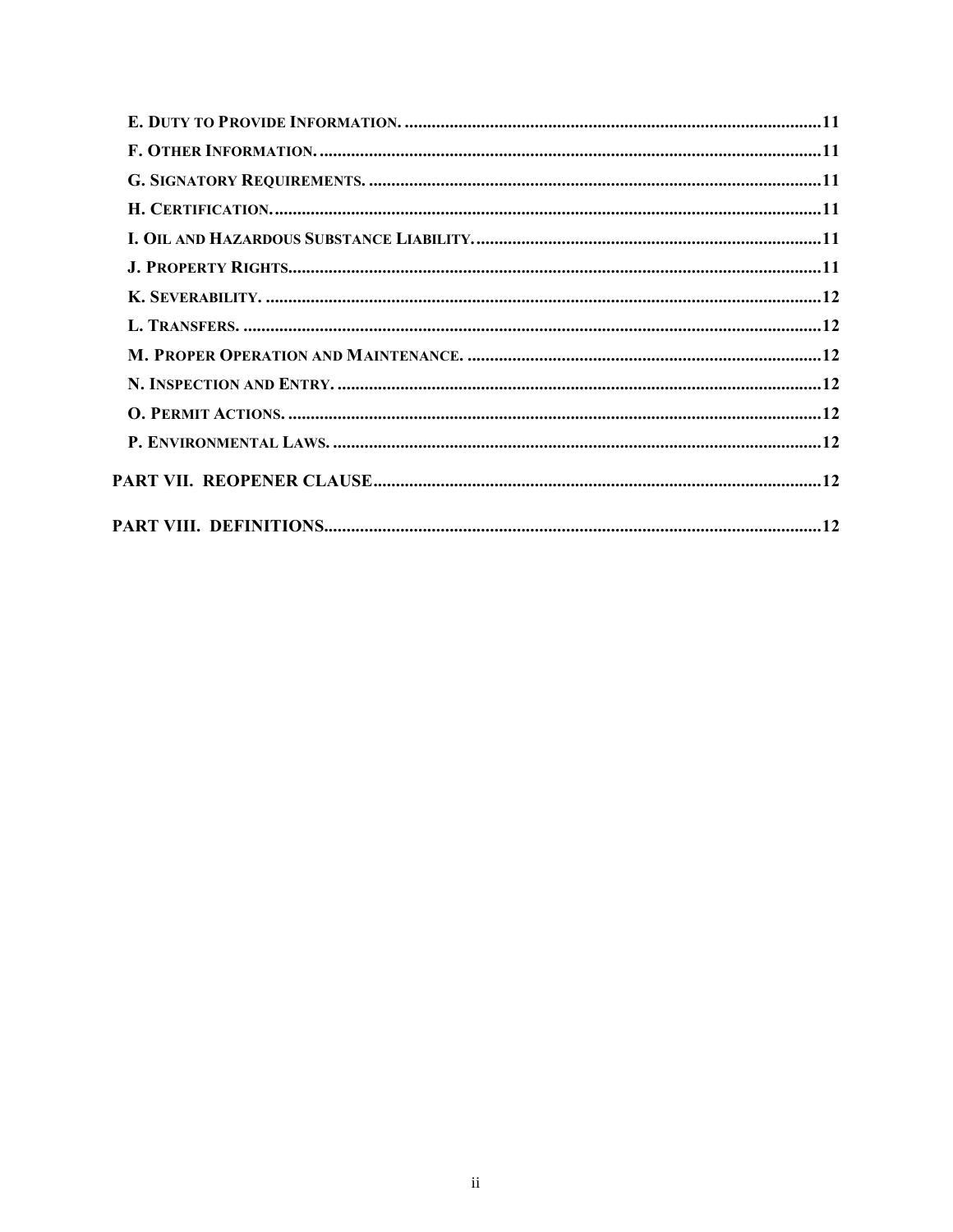#### **PART I. COVERAGE UNDER THIS PERMIT**

**A. PERMIT AREA**. This permit covers all areas of the State of Iowa.

#### **B**. **ELIGIBILITY**.

**1. A.** Except for discharges identified under Parts I.B.2. and I.B.3., this permit may authorize the discharge of storm water associated with industrial activity from construction sites, (those sites or common plans of development or sale that will result in the disturbance of one or more acres total land area), (hereafter referred to as storm water discharge associated with industrial activity for construction activities) occurring after the effective date of this permit (including discharges occurring after the effective date of this permit where the construction activity was initiated before the effective date of this permit), including storm water discharge associated with industrial activity from areas that are dedicated to producing earthen materials, such as soils, sand and gravel, for use at a single construction site.

> **B.** This permit may authorize storm water discharge from a construction site that is mixed with storm water discharge associated with industrial activity from sources other than construction activities provided that the storm water discharge from the industrial (non-construction) source is in compliance with the terms of a NPDES general permit, other than this general permit, or individual permit authorizing such discharge. In addition, the storm water other than from construction, shall be in compliance with Part IV.D.6. of this permit.

**2. LIMITATIONS ON COVERAGE**. The following storm water discharges associated with industrial activity for construction activities are **not** authorized by this permit:

> **A.** storm water discharges that are mixed with sources of non-storm water other than

discharges identified in Part III.A.2. of this permit;

**B.** storm water discharges associated with industrial activity for construction activities which are covered by an existing individual NPDES permit or which are issued a permit in accordance with Part I.C. of this permit.

Storm water discharges authorized by an existing individual NPDES permit will be eligible to apply for coverage under this general permit as the existing individual permit expires; and

**C.** storm water discharges associated with industrial activity for construction activities that the Iowa Department of Natural Resources has determined to be or may reasonably be expected to be contributing to a violation of a water quality standard.

**3. EXCLUSIONS.** The following "storm water discharges associated with industrial activity" from construction activities do not require a NPDES permit:

> discharges from agricultural and silvicultural activities including storm water runoff from orchards, cultivated crops, pastures, range lands, and forest lands, but not discharges from concentrated animal feeding operations as defined in 40 CFR 122.23, concentrated aquatic production facilities as defined in 40 CFR 122.24, discharges to aquaculture projects as defined in 40 CFR 122.25, and discharges from silvicultural point sources as defined in 40 CFR 122.27.

#### **C. REQUIRING AN INDIVIDUAL PERMIT.**

**1.** The Department may require any person authorized by this permit to apply for and obtain an individual NPDES permit. The Department may require any owner or operator authorized to discharge under this permit to apply for an individual NPDES permit only if the owner or operator has been notified in writing that a permit application is required. This notice shall include a brief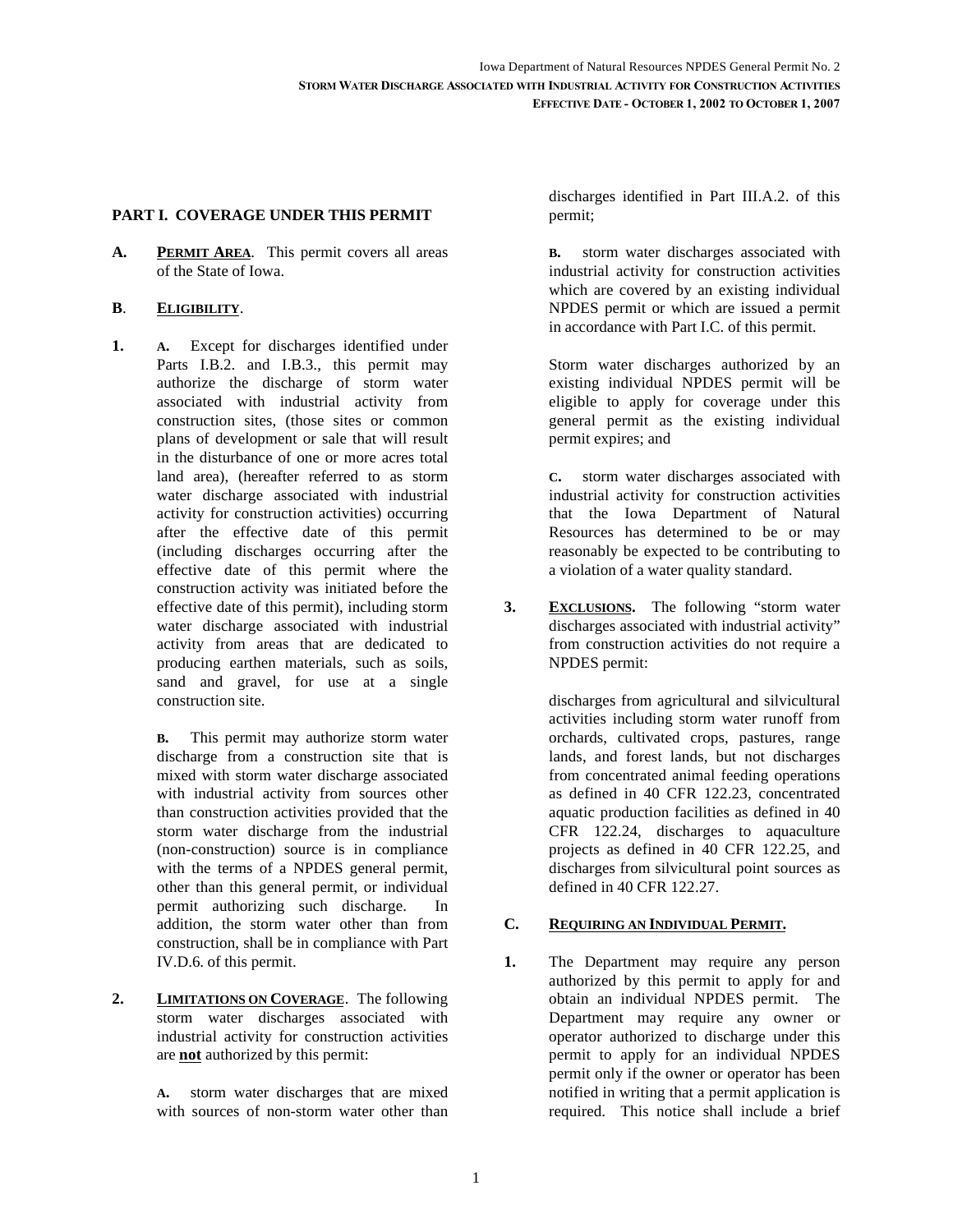statement of the reasons for this decision, an application form, a statement setting a deadline for the owner or operator to file the application, and a statement that on the effective date of the individual NPDES permit, coverage under this general permit shall automatically terminate. If an owner or operator fails to submit an individual NPDES permit application required by the Department under this paragraph, coverage of this general permit automatically is terminated at the end of the day specified for submittal of the individual NPDES application.

**2.** Any person authorized to discharge under this permit may apply for an individual NPDES permit. In such cases, the discharger shall submit the following in accordance with the requirements of subrule (567)--64.3(4) in the Iowa Administrative Code:

> **A.** an individual application, using DNR Form 1 and EPA Form 2F, and,

> **B.** all applicable fees identified in rule (567)--64.16 in the Iowa Administrative Code.

**3.** When an individual NPDES permit is issued to a discharger covered under this general permit, the applicability of this general permit to the individual NPDES permittee is automatically terminated on the effective date of the individual NPDES permit.

> When an individual NPDES permit is denied to a discharger otherwise subject to this permit, the applicability of this permit to the individual NPDES permittee is automatically terminated on the date of such denial, unless otherwise specified by the Department.

#### **D. AUTHORIZATION.**

**1.** A discharger must submit a Notice of Intent (NOI) in accordance with the requirements of Part II of this permit in order for storm water discharge associated with industrial activity for construction activities pursuant to Part

I.B. of this permit to be authorized to discharge under this general permit.

**2.** Unless notified by the Department to the contrary, dischargers who submit a Notice of Intent (NOI) in accordance with the requirements of Part II of this permit are authorized to discharge storm water associated with industrial activity for construction activities under the terms and conditions of this permit on the date the completed Notice of Intent was received by the Department or the date construction is scheduled to begin as provided on Form 542- 1415 (Notice of Intent) whichever is later. Upon review of the Notice of Intent, the Department may deny coverage under this permit and require submittal of an application for an individual NPDES permit.

#### **PART II. NOTICE OF INTENT (NOI) REQUIREMENTS**

- **A. DEADLINES FOR FILING A NOTICE OF INTENT.**
- **1.** Except as provided in Parts II.A.2. and II.A.3. of this permit, Individuals who intend to obtain coverage for an existing storm water discharge associated with industrial activity for construction activities which expired on or after October 1, 2002, shall submit a complete Notice of Intent (NOI) in accordance with the requirements of Part II.C. on or before April 1, 2003.
- **2.** For storm water discharge associated with industrial activity for construction activities where construction begins after October 1, 1992, the NOI requirements specified in Part II.C. of this permit shall be submitted to the Department at least 24 hours prior to the start of construction.
- **3. DEFERMENTS**. The application deadline and requirements for storm water discharge associated with industrial activity for construction activities in which the discharge is owned or operated by a municipality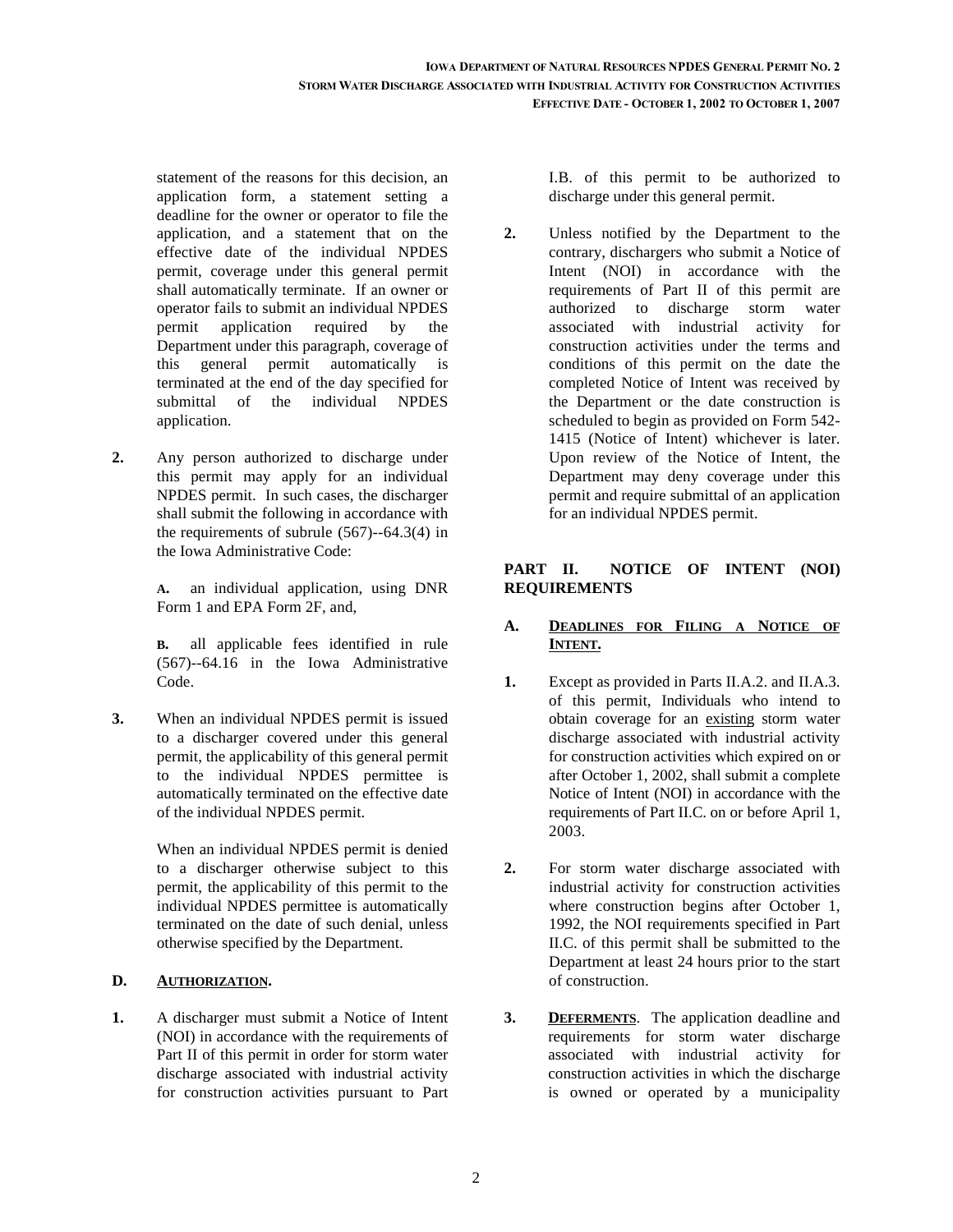serving a population less than 100,000 have been waived until March 10, 2003.

- **B. FAILURE TO NOTIFY**. Dischargers who fail to notify the Department of their intent to be covered, and discharge pollutants to water of the United States within Iowa, without an NPDES permit, are in violation of the Clean Water Act and the Code of Iowa.
- **C. CONTENTS OF THE NOTICE OF INTENT.** A complete Notice of Intent shall include the items described in Parts II.C.1., II.C.2., and II.C.3. of this permit.
- **1.** A completed Notice of Intent (NOI) form, DNR Form 542-1415, signed in accordance with Part VI.G. of this permit. The information on the form shall include the following:

**A.** Name, address, and location of the construction site for which this notification is submitted. The location should be provided as the 1/4 section, township, range, and the county in which the storm water discharge is located.

**B.** The owner's name, address, telephone number, and status (federal, state, private, public or other entity).

**C.** The name, address and telephone number of any operator (contractor) that has been identified as having a role in the storm water pollution prevention plan for the site required under Part IV.D.7. of this permit. Contractors (operators) identified after the submittal of the completed Notice of Intent shall be identified in the pollution prevention plan.

**D.** The type of discharge (new or existing as related to October 1, 1992); whether or not the discharge is to a municipal separate storm sewer system; the date the discharge is to commence; the permit status of the discharge; and, the name of the receiving waters.

**E.** An indication if any existing quantitative data is available describing the concentration of pollutants in storm water discharges and a summary of available existing data. (Existing data should not be included as part of the NOI, it should retained as part of the Pollution Prevention Plan).

**F.** A brief description of the project; an estimated timetable for major activities; and, an estimate of the number of acres of the site on which soil will be disturbed.

**G.** A certification that compliance with **G.(1)** through **G.(4).** are met:

**G.(1).** the pollution prevention plan has been developed before this Notice of Intent is submitted to the Department;

**G.(2).** the pollution prevention plan will be implemented on October 1, 1992 for any existing storm water discharge associated with industrial activity for construction activities. For a storm water discharge associated with industrial activity for construction activities that commence after October 1, 1992, the pollution prevention plan shall be implemented with the start of construction activities;

**G.(3).** this Notice of Intent will be included and incorporated into the pollution prevention plan and will be updated as required; and,

**G.(4).** the storm water pollution prevention plan provides compliance with section 467A.64 of the Code of Iowa and local sediment and erosion plans and are consistent with the requirements of Part IV of this general permit.

- **2. APPLICABLE FEES.** The applicable fees specified in Iowa Administrative Code 567 -- 64.16(455B).
- **3. PUBLIC NOTIFICATION.** A demonstration that the public notice specified in Iowa Administrative Code  $567 - 64.6(1)$ "c"(2) was published at least one day, in at least two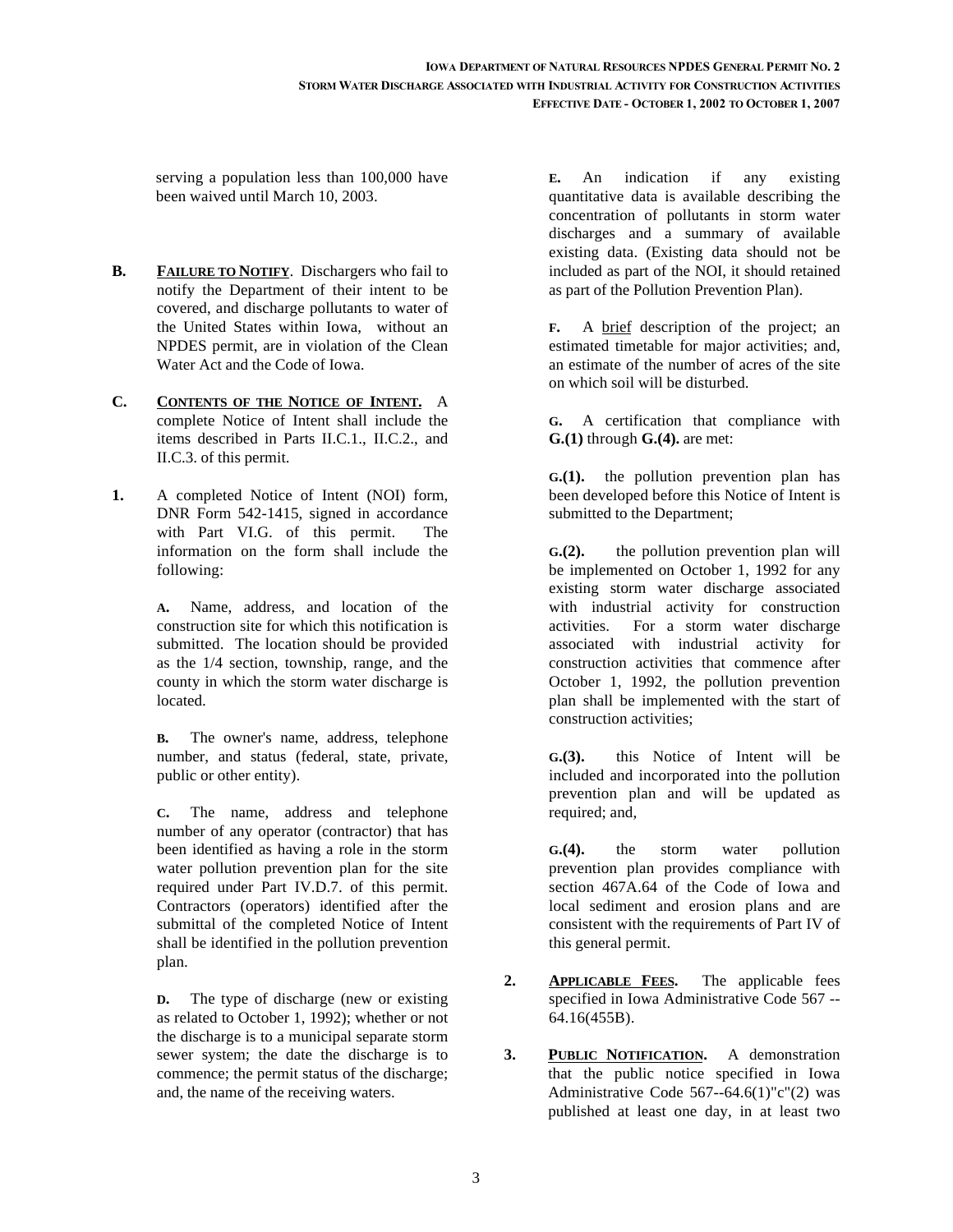newspapers with the largest circulation in the area in which the facility is located or the activity will occur.

**D. WHERE TO SUBMIT.** Facilities which discharge storm water associated with industrial activity for construction activities must submit items described in Parts II.C.1., 2., and 3. of this permit to the Department at the following address:

> Storm Water Coordinator Iowa Department of Natural Resources Henry A. Wallace Building 502 E. 9th St. Des Moines, IA 50319-0034

- **E. RENOTIFICATION.** Within 180 days after this general permit expires, the permittee is required to resubmit a completed Notice of Intent with the Department for coverage under the new general permit. If a general permit has not been reissued within 180 days after expiration, the storm water discharger must apply for an individual NPDES permit according to the procedures identified in Iowa Administrative Code 567--64.3(4).
- **F. TRANSFER OF COVERAGE UNDER THIS PERMIT.** For storm water discharge associated with industrial activity for construction activities where the ownership changes, the Department must be notified of the title transfer within 30 days. If a storm water discharge associated with industrial activity for construction activities is covered by this general permit, the new owner(s) shall be subject to all terms and conditions of this general permit. A copy of the notice of transfer that was sent to the Department shall be included in the pollution prevention plan. For construction activity which is part of a larger common plan of development such as a housing or commercial development project, if a permittee transfers ownership of all or any part of property subject to this permit, both the permittee and transferee shall be responsible for compliance with the provisions of this permit for that portion of the project which has been transferred

including when the transferred property is less than five acres in area. If the new owner(s) agree in writing to be solely responsible for compliance with the provisions of this permit for the property which has been transferred, then the existing permittee(s) shall be relieved of responsibility for compliance with this permit for the transferred property, from and after the date the Department receives written notice of transfer of responsibility. A copy of the notice of transfer of responsibility shall be included in the pollution prevention plan.

#### **G. NOTICE OF DISCONTINUATION.**

- **1.** Within 30 days after final stabilization at a construction site (as defined in Part VIII of this permit), the operator or owner of the facility shall submit a Notice of Discontinuation to the Department.
- **2.** The Notice of Discontinuation shall include the following information:
	- **A.** the name of the owner/operator to which the permit was issued;

**B.** the general permit number and permit authorization number;

**C.** the date the construction site reached final stabilization; and,

**D.** the following certification signed in accordance with Part VI.G. of this permit:

"I certify under penalty of law that disturbed soils at the identified facility have been finally stabilized and temporary erosion and sediment control measures have been removed or will be removed at an appropriate time. I understand that by submitting this Notice of Discontinuation, that I am no longer authorized to discharge storm water associated with industrial activity for construction activities by Iowa Department of Natural Resources General NPDES Permit No. 2. and that discharging pollutants from storm water associated with industrial activity to waters of the United States is unlawful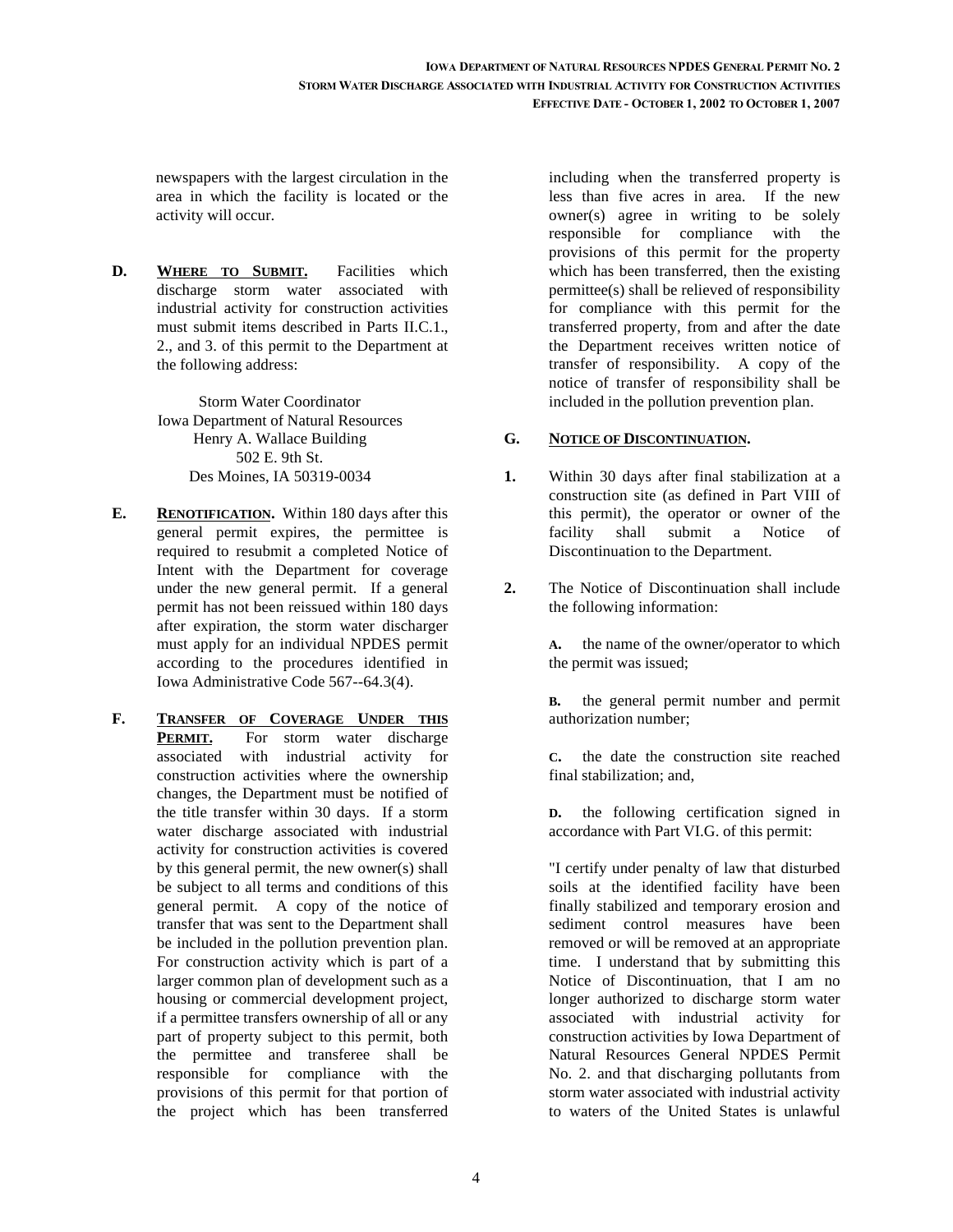under the Clean Water Act where the discharge is not authorized by a NPDES permit."

### **PART III. SPECIAL CONDITIONS, MANAGEMENT PRACTICES, AND OTHER NON-NUMERIC LIMITATIONS**

#### **A. PROHIBITION ON NON-STORM WATER DISCHARGES.**

- **1.** All discharges authorized by this permit shall be composed entirely of storm water except for non-storm discharges listed in Part  $III.A.2.$
- **2.** Discharges from fire fighting activities; fire hydrant flushings; waters used to wash vehicles in accordance with Part IV.D.2.C.(*2*).; potable water sources including waterline flushings; irrigation drainage; routine external building washdown which does not use detergents; pavement washwaters where spills or leaks of toxic or hazardous materials have not occurred (unless all spilled material has been removed) and where detergents are not used; air conditioning condensate; springs; and foundation or footing drains where flows are not contaminated with process materials such as solvents; may be authorized by this permit provided the non-storm water component of the discharge is in compliance with Part IV.D.5. of this permit.
- **B. RELEASES IN EXCESS OF REPORTABLE QUANTITIES.** Any owner or operator identified in the pollution prevention plan is subject to the spill notification requirements as specified in 455B.386 of the Iowa Code. Iowa law requires that as soon as possible but not more than six hours after the onset of a "hazardous condition" the Department and local sheriff's office or the office of the sheriff of the affected county be notified.

The storm water pollution prevention plan described in Part IV of this permit must be modified within 14 calendar days of knowledge of the release to provide a description of the release and the circumstances leading to the release and to identify and provide for the implementation of steps to prevent the reoccurrence of such releases and to respond to such releases.

#### **PART IV. STORM WATER POLLUTION PREVENTION PLANS**

A storm water pollution prevention plan shall be developed for each construction site covered by this permit. Storm water pollution prevention plans shall be prepared in accordance with good engineering practices. The plan shall identify potential sources of pollution which may reasonably be expected to affect the quality of the storm water discharge from the construction activities. In addition, the plan shall describe and ensure the implementation of practices which will be used to reduce the pollutants in storm water discharge associated with industrial activity for construction activities at the construction site and to assure compliance with the terms and conditions of this permit. Facilities must implement the provisions of the storm water pollution prevention plan required under this part as a condition of this permit.

#### **A. DEADLINES FOR POLLUTION PREVENTION PLAN PREPARATION AND COMPLIANCE.**

- **1. POLLUTION PREVENTION PLAN PREPARATION DEADLINE.** The pollution prevention plan shall be completed prior to the submittal of an NOI to the Department to be covered under this permit and shall be updated as appropriate.
- **2. POLLUTION PREVENTION PLAN COMPLIANCE DEADLINE.** The pollution prevention plan shall provide for compliance with the terms and schedule of the plan with the initiation of construction activities.

#### **B. SIGNATURE AND PLAN REVIEW.**

**1.** The plan shall be signed in accordance with Part VI.G., and be retained at the construction site from the date construction activities begin to the date of final stabilization.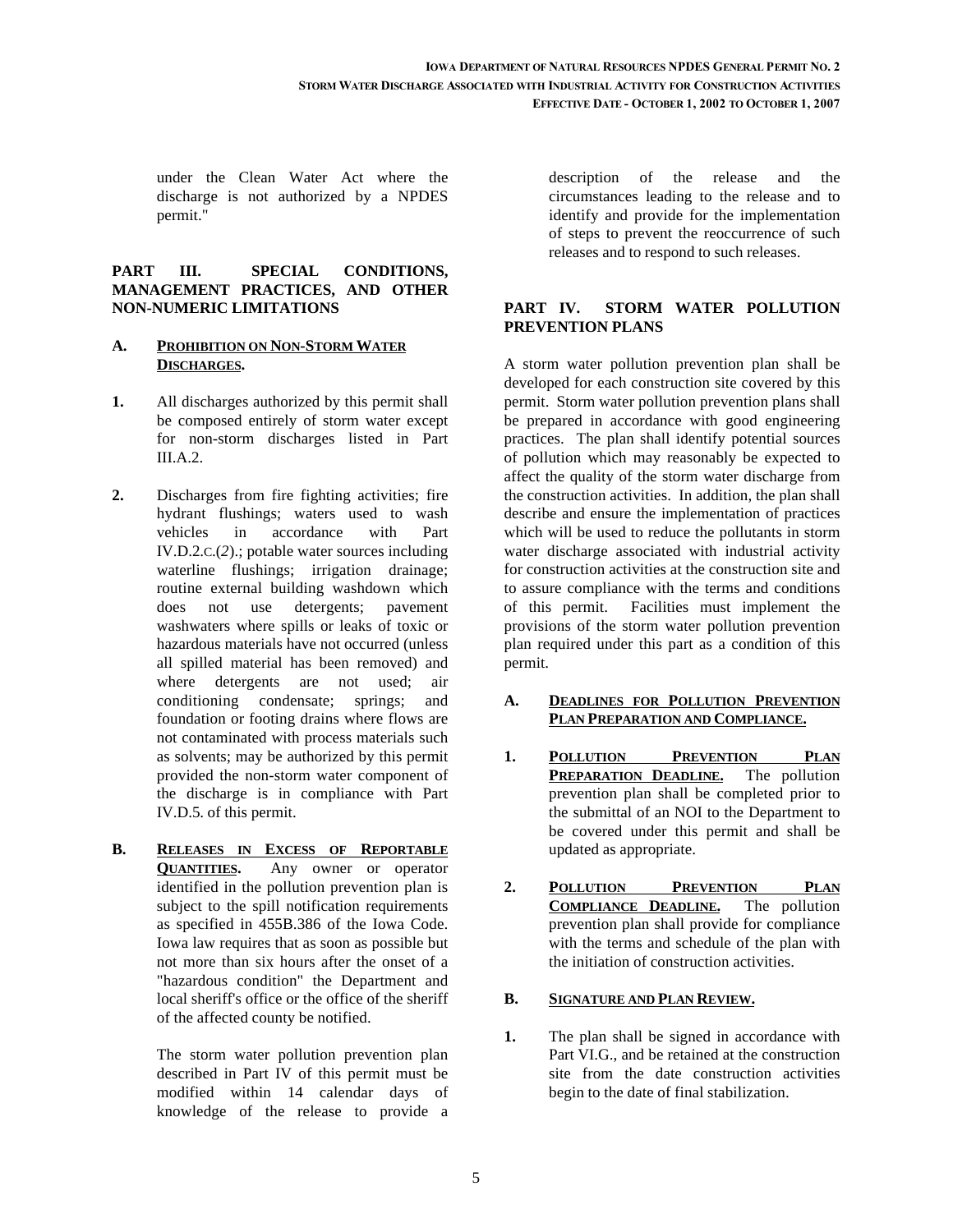- **2.** The permittee shall make plans available to the Department upon request, or in the case of a storm water discharge associated with industrial activity for construction activities which discharge through a large or medium municipal separate storm sewer system with an NPDES permit, to the municipal operator of the system.
- **3.** The Department may notify the permittee at any time that the plan does not meet one or more of the minimum requirements of this Part. After such notification from the Department, the permittee shall make changes to the plan and shall submit to the Department a written certification that the requested changes have been made. Unless otherwise provided by the Department, the permittee shall have 7 days after such notification to make the necessary changes.
- **4.** All storm water pollution prevention plans received by the Department from the permittee are considered reports that shall be available to the public under Section 308(b) of the CWA and Chapter 22 of the Code of Iowa. However, the permittee may claim any portion of a storm water pollution plan as confidential in accordance with Chapter 22 of the Code of Iowa and Iowa Administrative Code (561)--2.5.
- **C. KEEPING PLANS CURRENT.** The permittee shall amend the plan whenever there is a change in design, construction, operation, or maintenance, which has a significant effect on the potential for the discharge of pollutants to the waters of the United States and which has not been addressed in the plan or if the storm water pollution prevention plan proves to be ineffective in eliminating or significantly minimizing pollutants from sources identified in Part IV.D.2. of this permit, or in otherwise achieving the general objectives of controlling pollutants in storm water discharge associated with industrial activity for construction activities. In addition, the pollution prevention plan shall be updated to: include contractors identified after the submittal of the Notice of Intent as COpermittees, described in Part IV.D.7. of this

permit; identify any change in ownership or transference of the permit and permit responsibilities; or, if required, by the occurrence of a hazardous condition (as defined in Part VIII of this permit). Amendments to the plan may be reviewed by the Department of Natural Resources in the same manner as Part IV.B.2.

- **D. CONTENTS OF THE POLLUTION PREVENTION PLAN.** The storm water pollution prevention plan shall include the following items:
- **1. SITE DESCRIPTION.** Each plan shall, provide a description of the following:

**A.** a description of the nature of the construction activity;

**B.** estimates of the total area of the site and the area of the site that is expected to be disturbed by excavation, grading, or other activities;

**C.** an estimate of the runoff coefficient of the site after construction activities are completed and existing data describing the soil or the quality of any discharge from the site;

**D.** a site map indicating drainage patterns and approximate slopes anticipated after major grading activities, areas of soil disturbance, the location of major structural and nonstructural controls identified in the plan, the location of areas where stabilization practices are expected to occur, surface waters (including wetlands), and locations where storm water is discharged to a surface water; and

**E.** the name of the receiving water(s) and the ultimate receiving water(s).

**2. CONTROLS.** Each plan shall include a description of appropriate controls that will be implemented at the construction site. The plan will clearly describe the intended sequence of major activities and for each activity, the appropriate control measures and the timing during the construction process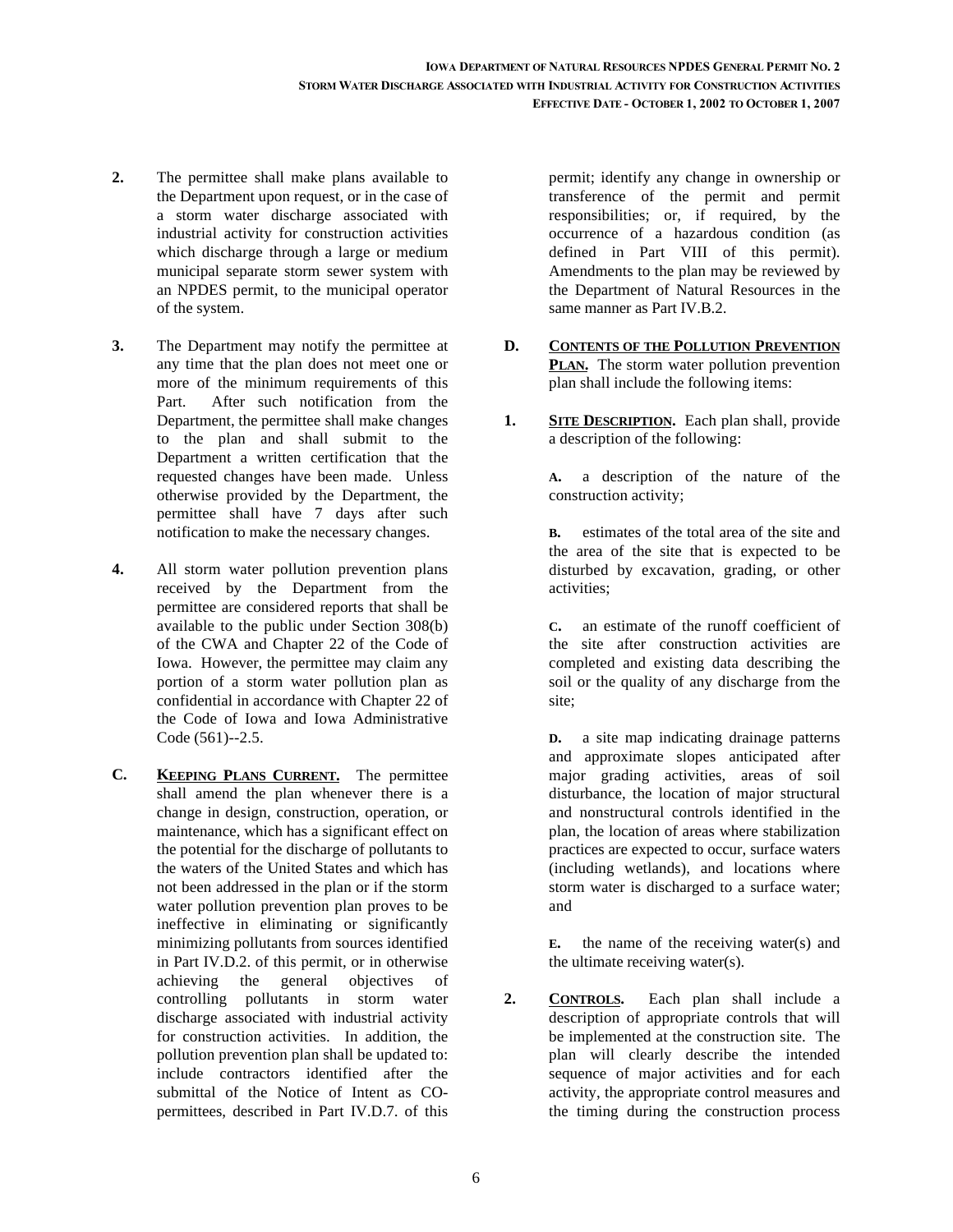that the measures will be implemented. (For example, perimeter controls for one portion of the site will be installed after the clearing and grubbing necessary for installation of the measure, but before the clearing and grubbing for the remaining portions of the site. Perimeter controls will be actively maintained until final stabilization of those portions of the site upward of the perimeter control. Temporary perimeter controls will be removed after final stabilization). The description of controls shall address the following minimum components:

#### **A. EROSION AND SEDIMENT CONTROLS.**

**A.(1). STABILIZATION PRACTICES.** A description of temporary and permanent stabilization practices, including site-specific scheduling of the implementation of the practices. Site plans should ensure that existing vegetation is preserved where attainable and that disturbed areas are stabilized. Stabilization practices may include: temporary seeding, permanent seeding, mulching, geotextiles, sod stabilization, vegetative buffer strips, protection of trees, preservation of mature vegetation, and other appropriate measures. Except as precluded by snow cover, stabilization measures shall be initiated on all disturbed areas as soon as practical but in no case where construction activity will not occur for a period of 21 or more calendar days later than the 14th day after no construction activity has occurred on such area. Where the initiation of stabilization measures by the 14th day after no construction activity occurs is precluded by snow cover, then stabilization measures shall be initiated as soon as practicable thereafter.

**A.(2). STRUCTURAL PRACTICES.** A description of structural practices to the degree attainable, to divert flows from exposed soils, store flows or otherwise limit runoff from exposed areas of the site. Such practices may include silt fences, earth dikes, brush barriers, drainage swales, sediment traps, check dams, subsurface drains, pipe slope drains, level spreaders, storm drain inlet

protection, rock outlet protection, reinforced soil retaining systems, gabions, and temporary or permanent sediment basins. Structural practices should be placed on upland soils to the degree attainable. The installation of these devices may be subject to Section 404 of the CWA.

**A.(2).(***a***).** For common drainage locations that serve an area with more than 10 disturbed acres at one time, a temporary (or permanent) sediment basin providing 3,600 cubic feet of storage per acre drained, or equivalent control measures, shall be provided where attainable until final stabilization of the site. The 3,600 cubic feet of storage area per acre drained does not apply to flows from offsite areas and flows from onsite areas that are either undisturbed or have undergone final stabilization where such flows are diverted around the sediment basin. For drainage locations which serve more than 10 disturbed acres at one time and where a temporary sediment basin providing 3,600 cubic feet of storage per acre drained, or equivalent control is not attainable, sediment traps, silt fences, or equivalent sediment controls are required for all sideslope and downslope boundaries of the construction area.

**A.(2).(***b***).** For drainage locations serving 10 or less acres, sediment traps, silt fences or equivalent sediment controls are required for all sideslope and downslope boundaries of the construction area or a sediment basin providing storage for 3,600 cubic feet of storage per acre drained.

**B. STORM WATER MANAGEMENT.** A description of measures that will be installed during construction to control pollutants in storm water discharges that will occur after construction operations have been completed. The installation of these devices may be subject to Section 404 of the CWA. This permit only addresses the installation of storm water management measures, and not the ultimate operation and maintenance of such structures after the construction activities have been completed and the site has undergone final stabilization. Permittees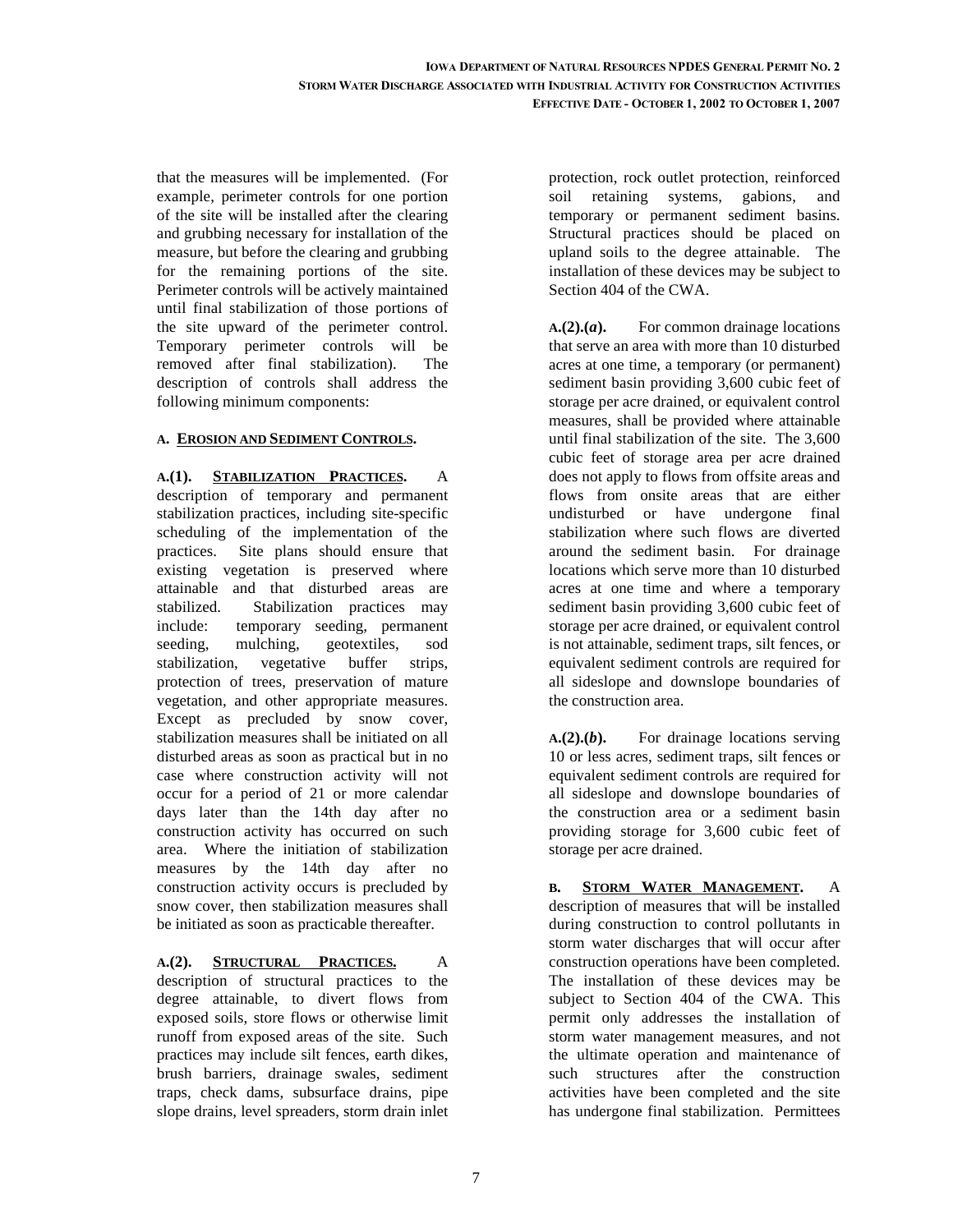are only responsible for the installation and maintenance of storm water management measures prior to final stabilization of the site, and are not responsible for maintenance after storm water discharges associated with industrial activity have been eliminated from the site.

**B.(1).** Such practices may include: storm water detention structures (including wet ponds); storm water retention structures; flow attenuation by use of open vegetated swales and natural depressions; and infiltration of runoff onsite; and sequential systems (which combine several practices). A goal of 80 percent removal of total suspended solids from those flows which exceed predevelopment levels should be used in designing and installing storm water management controls (where practicable). Where this goal is not met, the permittee shall provide justification for rejecting each practice based on site conditions.

**B.(2).** Velocity dissipation devices shall be placed at discharge locations and along the length of any outfall channel as necessary to provide a non-erosive velocity flow from the structure to a water course so that the natural physical and biological characteristics and functions are maintained and protected (e.g. maintenance of hydrologic conditions, present prior to the initiation of construction activities)..

# **C. OTHER CONTROLS.**

**C.(1). WASTE DISPOSAL.** All wastes composed of building materials must be removed from the site for disposal in permitted disposal facilities. No building material wastes or unused building materials shall be buried, dumped, or discharged at the site.

**C.(2).** Off-site vehicle tracking of sediments shall be minimized.

**C.(3).** The plan shall ensure and demonstrate compliance with applicable State or local waste disposal, sanitary sewer or septic system regulations.

**D. APPROVED STATE OR LOCAL PLANS.** Facilities which discharge storm water associated with industrial activity for construction activities must include in their storm water pollution prevention plan procedures and requirements specified in applicable sediment and erosion site plans or storm water management plans approved by State or local officials. Applicable requirements specified in sediment and erosion plans, site permits or storm water management plans approved by State or local officials that are applicable to protecting surface water resources are, upon submittal of an NOI to be authorized to discharge under this permit, incorporated by reference and are enforceable under this permit even if they are not specifically included in a storm water pollution prevention plan required under this permit.

Operators of facilities seeking alternative permit requirements shall submit an individual permit application in accordance with Part I.C.2. of this permit along with a description of why requirements in approved State or local plans should not be applicable as a condition of an NPDES permit.

- **3. MAINTENANCE.** A description of procedures to maintain in good and effective operating conditions vegetation, erosion and sediment control measures and other protective measures identified in the site plan.
- **4. INSPECTIONS.** Qualified personnel (provided by the discharger) shall inspect disturbed areas of the construction site that have not been finally stabilized at least once every seven calendar days and within 24 hours of the end of a storm that is 0.5 inches or greater.

**A.** Disturbed areas and areas used for storage of materials that are exposed to precipitation shall be inspected for evidence of, or the potential for, pollutants entering the drainage system. Erosion and sediment control measures identified in the plan shall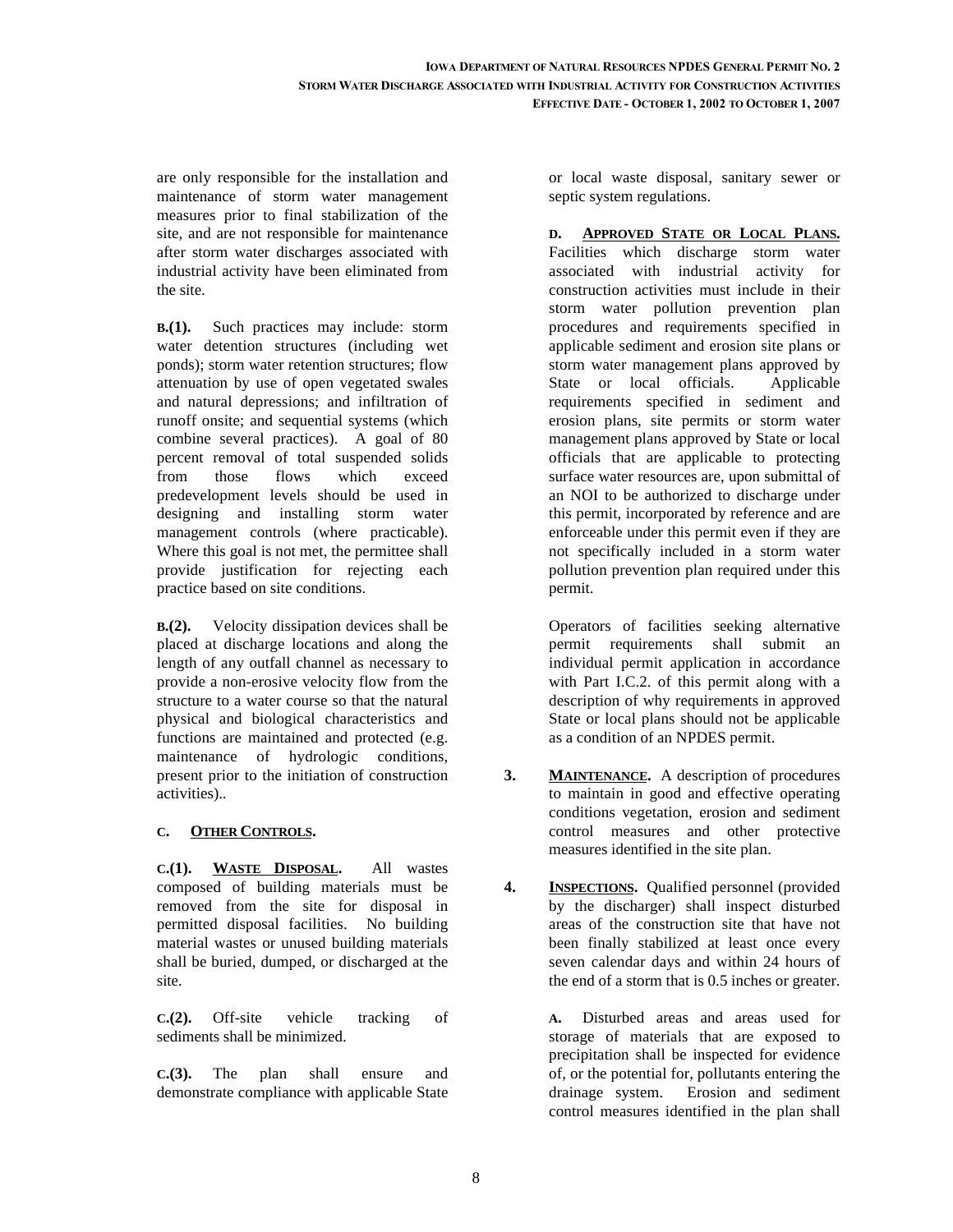be observed to ensure that they are operating correctly. Where discharge locations or points are accessible, they shall be inspected to ascertain whether erosion control measures are effective in preventing significant impacts to receiving waters. Locations where vehicles enter or exit the site shall be inspected for evidence of offsite sediment tracking.

**B.** Based on the results of the inspection, the description of potential pollutant sources identified in the plan in accordance with paragraph IV.D.1. of this permit and pollution prevention measures identified in the plan in accordance with paragraph IV.D.2. of this permit shall be revised as appropriate as soon as practicable after such inspection. Such modifications shall provide for timely implementation of any changes to the plan within 7 calendar days following the inspection.

**C.** A report summarizing the scope of the inspection, name(s) and qualifications of personnel making the inspection, the date(s) of the inspection, major observations relating to the implementation of the storm water pollution prevention plan, and actions taken in accordance with paragraph IV.D.4.B. of the permit shall be made and retained as part of the storm water pollution prevention plan for at least three years or until project termination. The report shall be signed in accordance with Part VI.G. of this permit.

- **5. NON-STORM WATER DISCHARGES.** Except for flows from fire fighting activities, sources of non-storm water listed in Part III.A.2. of this permit that are combined with storm water discharges associated with industrial activity from construction activities must be identified in the plan. The plan shall identify and ensure the implementation of appropriate pollution prevention measures for the nonstorm water component(s) of the discharge.
- **6. ADDITIONAL REQUIREMENTS FOR STORM WATER DISCHARGE FROM INDUSTRIAL ACTIVITIES OTHER THAN CONSTRUCTION, INCLUDING DEDICATED ASPHALT PLANTS, AND DEDICATED CEMENT PLANTS.** This

permit may only authorize a storm water discharge associated with industrial activity from a construction site that is mixed with a storm water discharge from an industrial source other than construction, where:

**A.** the industrial source other than construction is located on the same site as the construction activity;

**B.** storm water discharges associated with industrial activity from the areas of the site where construction activities are occurring are in compliance with the terms of this permit; and,

**C.** storm water discharges associated with industrial activity from the areas of the site where industrial activity other than construction are occurring (including storm water discharges from dedicated asphalt plants and dedicated cement plants) are in compliance with the terms and conditions, including applicable NOI or application requirements, of a different NPDES general permit or individual permit authorizing such discharges.

# **7. CONTRACTORS.**

**A.** The storm water pollution prevention plan must clearly identify for each measure in the plan, the contractor(s) and/or subcontractor(s) that will implement the measure. All contractors and subcontractors identified in the plan must sign a copy of the certification statement in Part IV.D.7.B. of this permit in accordance with Part VI.G. of this permit. Upon signing the certification, the contractor or sub-contractor is a co-permittee with the owner and other co-permittee contractors. All certifications must be included in the storm water pollution prevention plan.

**B. CERTIFICATION STATEMENT.** All contractors and subcontractors identified in a storm water pollution prevention plan in accordance with Part IV.D.7.A. of this permit shall sign a copy of the following certification statement before conducting any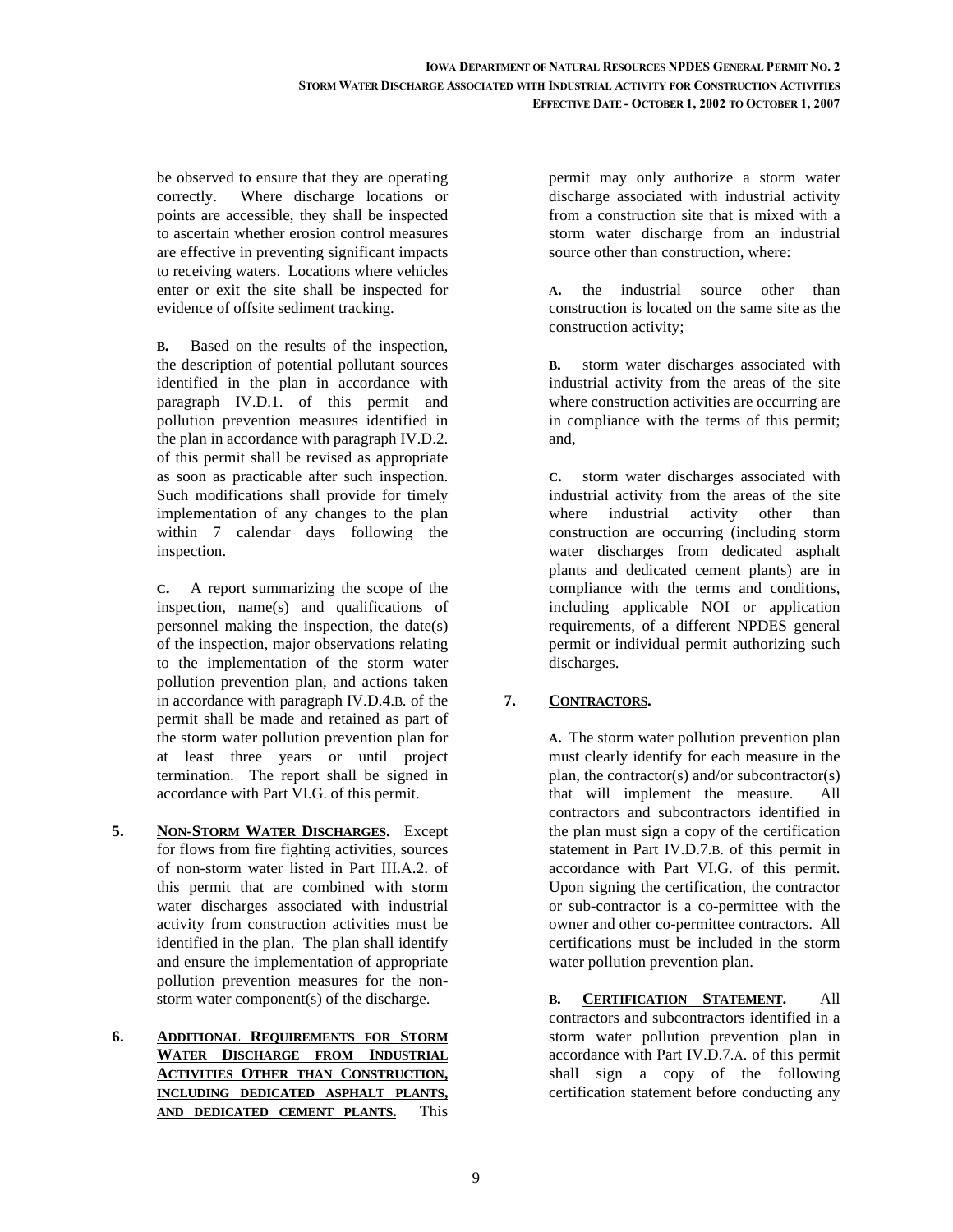professional service at the site identified in the storm water pollution prevention plan:

"I certify under penalty of law that I understand the terms and conditions of the general National Pollutant Discharge Elimination System (NPDES) permit that authorizes the storm water discharges associated with industrial activity from the construction site as part of this certification. Further, by my signature, I understand that I am becoming a co-permittee, along with the owner(s) and other contractors and subcontractors signing such certifications, to the Iowa Department of Natural Resources NPDES General Permit No. 2 for "Storm Water Discharge Associated with Industrial Activity for Construction Activities" at the identified site. As a co-permittee, I understand that I, and my company, are legally required under the Clean Water Act and the Code of Iowa, to ensure compliance with the terms and conditions of the storm water pollution prevention plan developed under this NPDES permit and the terms of this NPDES permit."

The certification must include the name and title of the person providing the signature; the name, address and telephone number of the contracting firm; the address (or other identifying description) of the site; and the date the certification is made.

# **PART V. RETENTION OF RECORDS**

- **A.** The permittee shall retain copies of storm water pollution prevention plans and all reports required by this permit, and records of all data used to complete the Notice of Intent to be covered by this permit, for a period of at least three years from the date that the site is finally stabilized.
- **B.** If there is a construction trailer, shed or other covered structure located on the property the permittee shall retain a copy of the storm water pollution prevention plan required by this permit at the construction site from the date of project initiation to the date of final

stabilization. If there is no construction trailer, shed or other covered structure located on the property, the permittee shall retain a copy of the plan at a readily available alternative site approved by the Department and provide it for inspection upon request. If the plan is maintained at an off-site location such as a corporate office, it shall be provided for inspection no later than two business days after being requested.

**C. ADDRESSES.** All written correspondence to the Department should be sent to the following address:

> Storm Water Coordinator Iowa Department of Natural Resources Henry A. Wallace Building 502 E. 9th St. Des Moines, IA 50319-0034

#### **PART VI. STANDARD PERMIT CONDITIONS**

# **A. DUTY TO COMPLY.**

- 1. The permittee must comply with all conditions of this permit. Any permit noncompliance constitutes a violation of the Code of Iowa and the Clean Water Act and is grounds for enforcement action; for termination of coverage under this general permit; or, for denial of a request for coverage under a reissued general permit.
- 2. **TOXIC POLLUTANTS.** The permittee shall comply with effluent standards or prohibitions established under section 307(a) of the Clean Water Act (CWA) for toxic pollutants within the time provided in the regulations that establish these standards or prohibitions, even if this permit has not yet been modified to incorporate the requirement.
- **B. CONTINUATION OF THE EXPIRED GENERAL PERMIT.** This permit expires on October 1, 2007. An expired general permit continues in force for 180 days after the expiration date. Only those facilities authorized to discharge under the expiring general permit are covered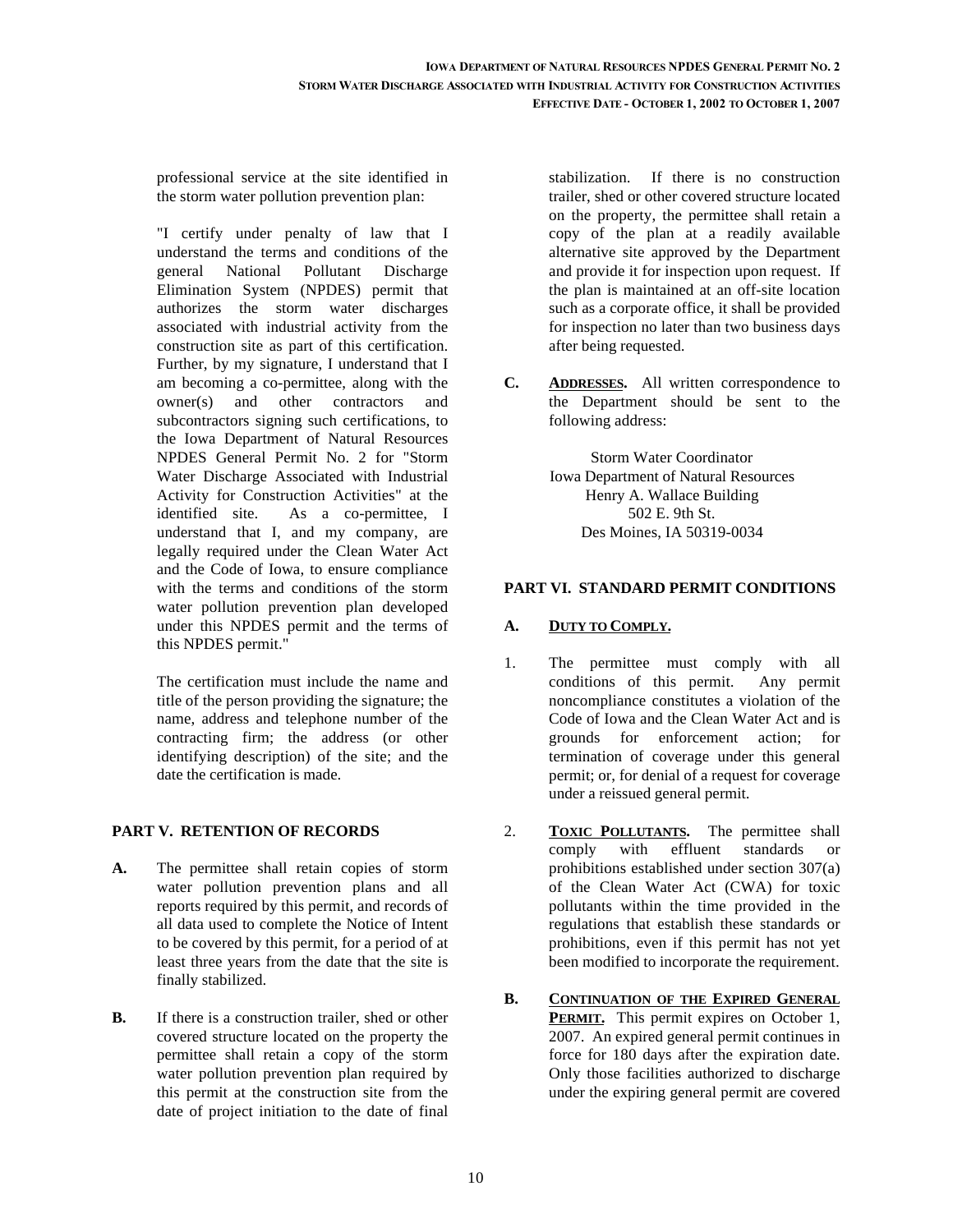by the 180-day continuation of the expired general permit.

- **C. NEED TO HALT OR REDUCE ACTIVITY NOT A DEFENSE.** It shall not be a defense for a permittee in an enforcement action that it would have been necessary to halt or reduce the permitted activity in order to maintain compliance with the conditions of this permit.
- **D. DUTY TO MITIGATE.** The permittee shall take all reasonable steps to minimize or prevent any discharge in violation of this permit which has a reasonable likelihood of adversely affecting human health or the environment.
- **E. DUTY TO PROVIDE INFORMATION.** The permittee shall furnish to the Department, within a reasonable time, any information which the Department may request to determine compliance with this permit. The permittee shall also furnish to the Department upon request copies of records required to be kept by this permit.
- **F. OTHER INFORMATION.** When the permittee becomes aware that he or she failed to submit any relevant facts or submitted incorrect information in the Notice of Intent or in any other report to the Department, he or she shall promptly submit such facts or information.
- **G. SIGNATORY REQUIREMENTS.** All Notices of Intent, storm water pollution prevention plans, reports, certifications or information either submitted to the Department or the operator of a large or medium municipal separate storm sewer system, or that this permit requires be maintained by the permittee, shall be signed in accordance with rule 567--64.3(8) of the Iowa Administrative Code as follows:

64.3(8) *Identity of signatories of operation permit applications.* The person who signs the application for an operation permit shall be:

**a.** *Corporations*. In the case of corporations, a principal executive officer of at least the level of vice-president.

**b.** *Partnerships*. In the case off a partnership, a general partner.

**c.** *Sole proprietorships*. In the case of a sole proprietorship, the proprietor.

**d.** *Public facilities*. In the case of a municipal, state, or other public facility, by either the principal executive officer, or the ranking elected official.

**e.** *Storm water discharge associated with industrial activity from construction activity*. In the case of a storm water discharge associated with industrial activity from construction as identified in 40 CFR  $122.26(b)(14)(x)$ , either the owner of the site or the general contractor.

The person who signs NPDES reports shall be the same, except that in the case of a corporation or a public body, monitoring reports required under the terms of the permit may be submitted by the person who is responsible for the overall operation of the facility from which the discharge originated.

H. **CERTIFICATION.** Any person signing documents under paragraph VI.G. shall make the following certification:

> "I certify under penalty of law that this document and all attachments were prepared under my direction or supervision in accordance with a system designed to assure that qualified personnel properly gathered and evaluated the information submitted. Based on my inquiry of the person or persons who manage the system, or those persons directly responsible for gathering the information, the information submitted is, to the best of my knowledge and belief, true, accurate, and complete. I am aware that there are significant penalties for submitting false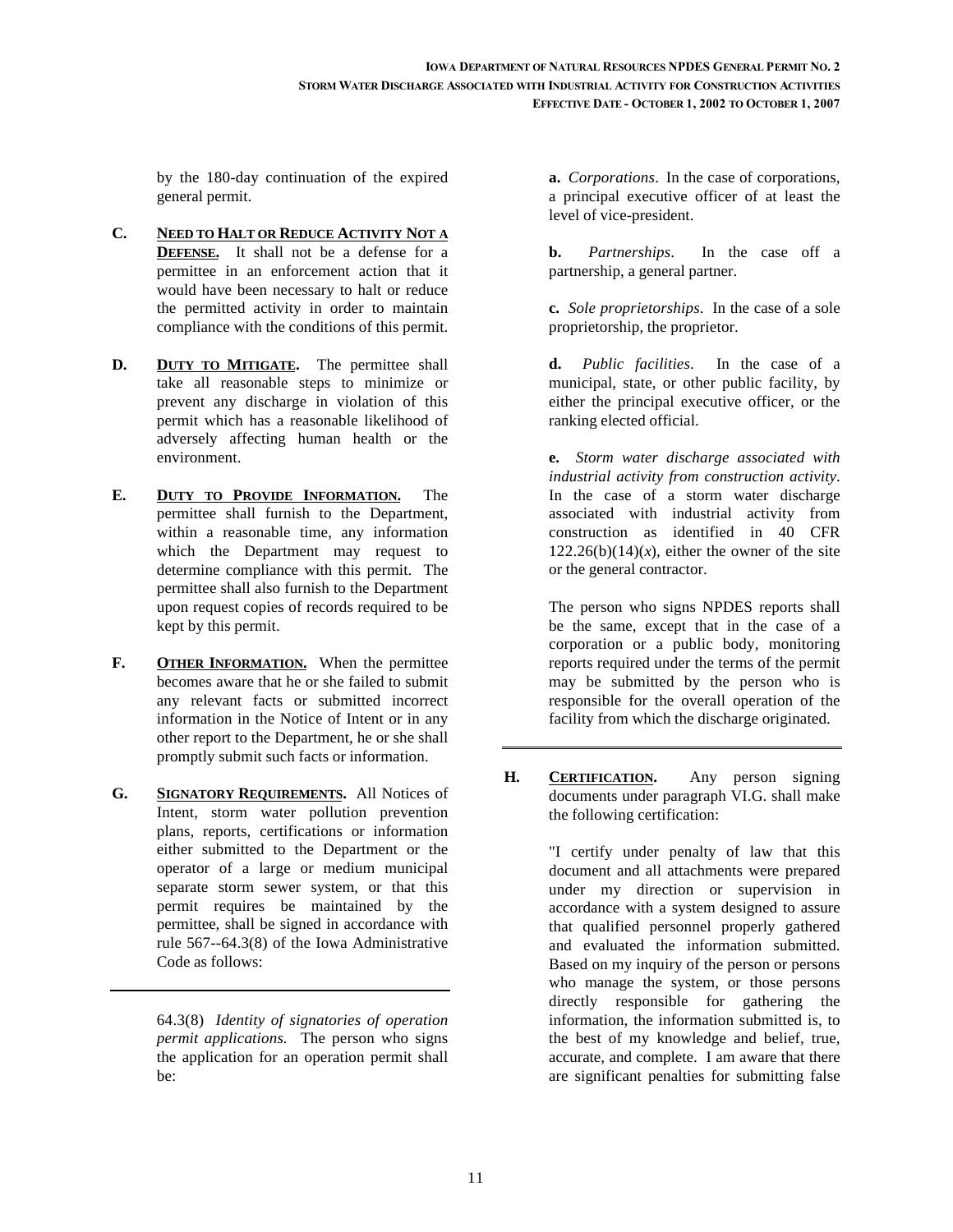information, including the possibility of fine and imprisonment for knowing violations."

- **I. OIL AND HAZARDOUS SUBSTANCE LIABILITY.** Nothing in this permit shall be construed to preclude the institution of any legal action or relieve the permittee from any responsibilities, liabilities, or penalties to which the permittee is or may be subject under section 311 of the Clean Water Act.
- **J. PROPERTY RIGHTS.** The issuance of this permit does not convey any property rights of any sort, nor any exclusive privileges, nor does it authorize any injury to private property nor any invasion of personal rights, nor any infringement of Federal, State or local laws or regulations.
- **K. SEVERABILITY.** The provisions of this permit are severable, and if any provision of this permit, or the application of any provision of this permit to any circumstance, is held invalid, the application of such provision to other circumstances, and the remainder of this permit shall not be affected thereby.
- **L. TRANSFERS.** This permit is not transferable to any person except after notice to the Department. The Department may require the discharger to apply for and obtain an individual NPDES permit as stated in Part I.C.
- **M. PROPER OPERATION AND MAINTENANCE.** The permittee shall at all times properly operate and maintain all facilities and systems of treatment and control (and related appurtenances) which are installed or used by the permittee to achieve compliance with the conditions of this permit and with the requirements of storm water pollution prevention plans. Proper operation and maintenance also includes adequate laboratory controls and appropriate quality assurance procedures. Proper operation and maintenance requires the operation of backup or auxiliary facilities or similar systems, installed by a permittee only when necessary

to achieve compliance with the conditions or this permit.

**N. INSPECTION AND ENTRY.** The permittee shall allow the Department or an authorized representative of EPA, the State, or, in the case of a facility which discharges through a municipal separate storm sewer, an authorized representative of the municipal operator or the separate storm sewer receiving the discharge, upon the presentation of credentials and other documents as may be required by law, to:

> l. Enter upon the permittee's premises where a regulated facility or activity is located or conducted or where records must be kept under the conditions of this permit;

> 2. Have access to and copy at reasonable times, any records that must be kept under the conditions of this permit; and,

> 3. Inspect at reasonable times any facilities or equipment (including monitoring and control equipment).

- **O. PERMIT ACTIONS.** Coverage under this permit may be terminated for cause. The filing of a request by the permittee for a permit discontinuance, or a notification of planned changes or anticipated noncompliance does not stay any permit condition.
- **P. ENVIRONMENTAL LAWS.** No condition of this permit shall release the permittee from any responsibility or requirements under other environmental statutes or regulations.

# **PART VII. REOPENER CLAUSE**

If there is evidence indicating potential or realized impacts or water quality due to any storm water discharge associated with industrial activity for construction activities covered by this permit, the owner or operator of such discharge may be required to obtain individual permit in accordance with Part I.C of this permit.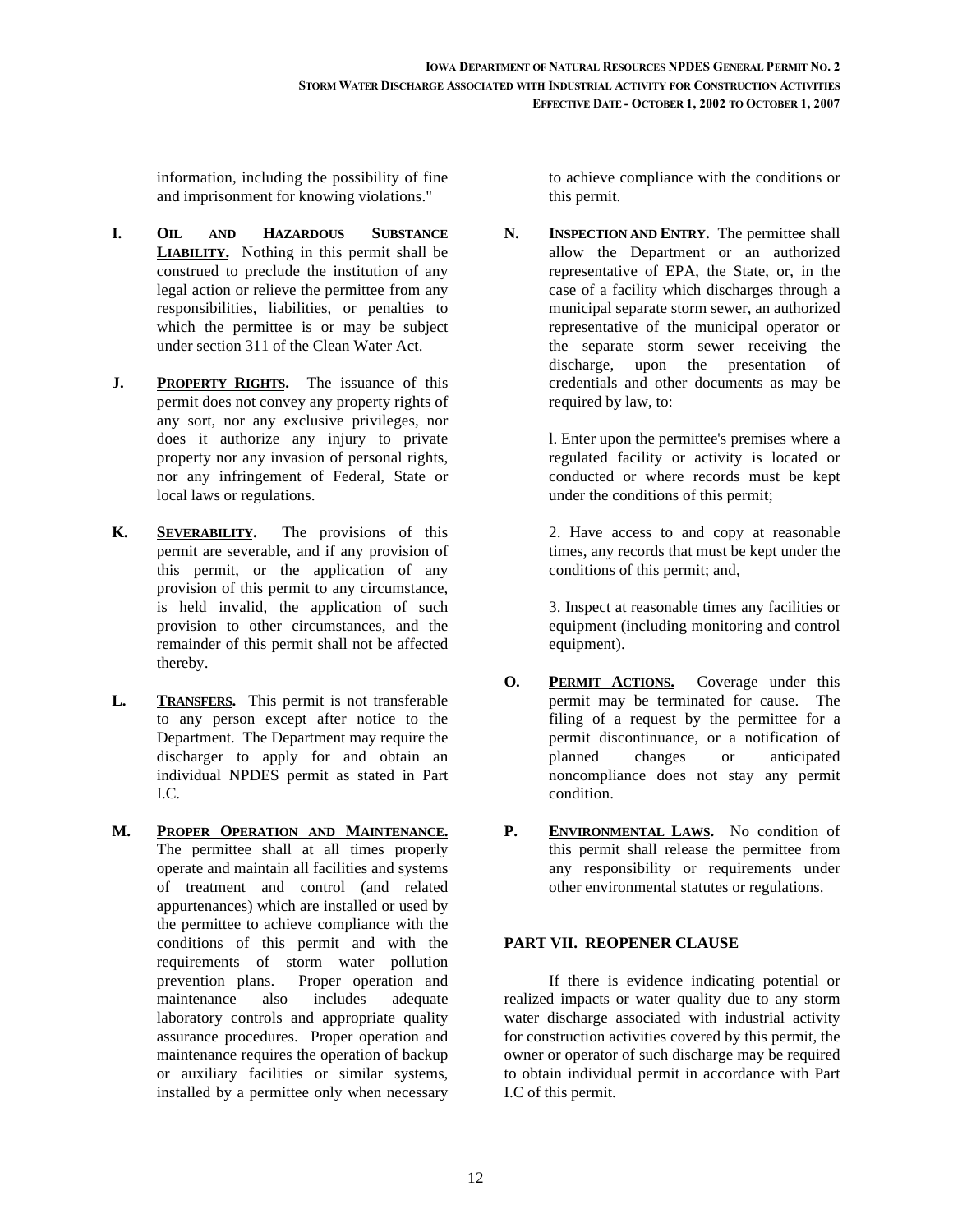#### **PART VIII. DEFINITIONS**

**"***Best Management Practices***"** ("BMPs") means schedules of activities, prohibitions of practices, maintenance procedures, and other management practices to prevent or reduce the pollution of waters of the United States. BMPs also include treatment requirements, operating procedures, and practices to control plant site runoff, spillage or leaks, sludge or waste disposal, or drainage from raw material storage.

**"***CWA***" or "***Clean Water Act***"** means the Federal Water Pollution Control Act.

**"***Dedicated portable asphalt plant***"** means a portable asphalt plant that is located on or contiguous to a construction site and that provides asphalt only to the construction site that the plant is located on or adjacent to.

**"***Dedicated portable concrete plant***"** means a portable concrete plant that is located on or contiguous to a construction site and that provides concrete only to the construction site that the plant is located on or adjacent to.

**"***Dedicated sand or gravel operation***"** means an operation that produces sand and/or gravel for a single construction project.

**"***Department***"** means the Iowa Department of Natural Resources.

**"***Final Stabilization***"** means that all soil disturbing activities at the site have been completed, and that a uniform perennial vegetative cover with a density of 70% for the area has been established or equivalent stabilization measures have been employed.

**"***Hazardous condition***"** means any situation involving the actual, imminent, or probable spillage, leakage, or release of a hazardous substance on to the land, into a water of the state, or into the atmosphere, which creates an immediate or potential danger to the public health or safety or to the environment. 455B.381(2) 1991, Code of Iowa

**"***Hazardous substance***"** means any substance or mixture of substances that presents a danger to the public health or safety and includes, but in not limited to, a substance that is toxic, corrosive, or flammable, or that is an irritant or that, in confinement, generates pressure through decomposition, heat, or other means. The following are examples of substances which, in sufficient quantity may be hazardous: acids; alkalis; explosives; fertilizers; heavy metals such as chromium, arsenic, mercury, lead and cadmium; industrial chemicals; paint thinners; paints; pesticides; petroleum products; poisons, radioactive materials; sludges; and organic solvents. "Hazardous substances" may include any hazardous waste identified or listed by the administrator of the United State Environmental Protection Agency under the Solid Waste Disposal Act as amended by the Resource Conservation and Recovery Act of 1976, or any toxic pollutant listed under section 307 of the federal Water Pollution Control Act as amended to January 1, 1977, or any hazardous substance designated under section 311 of the federal Water Pollution Control Act as amended to January 1, 1977, or any hazardous material designated by the secretary of transportation under the Hazardous Materials Transportation Act (49 CFR 172.101). 455B.381(1) , 1991 Code of Iowa

**"***Large and Medium Municipal Separate Storm Sewer System***"** means all municipal separate storm sewers that are either:

(*i*.) located in an incorporated place with a population of 100,000 or more as determined by the latest Decennial Census by the Bureau of Census; or

(*ii*.) located in the counties with unincorporated urbanized populations of 100,000 or more, except municipal separate storm sewers that are located in the incorporated places, townships or towns within such counties; or

(*iii*.) owned or operated by a municipality other than those described in paragraph (i) or (ii) and that are designated by the Director as part of the large or medium municipal separate storm sewer system.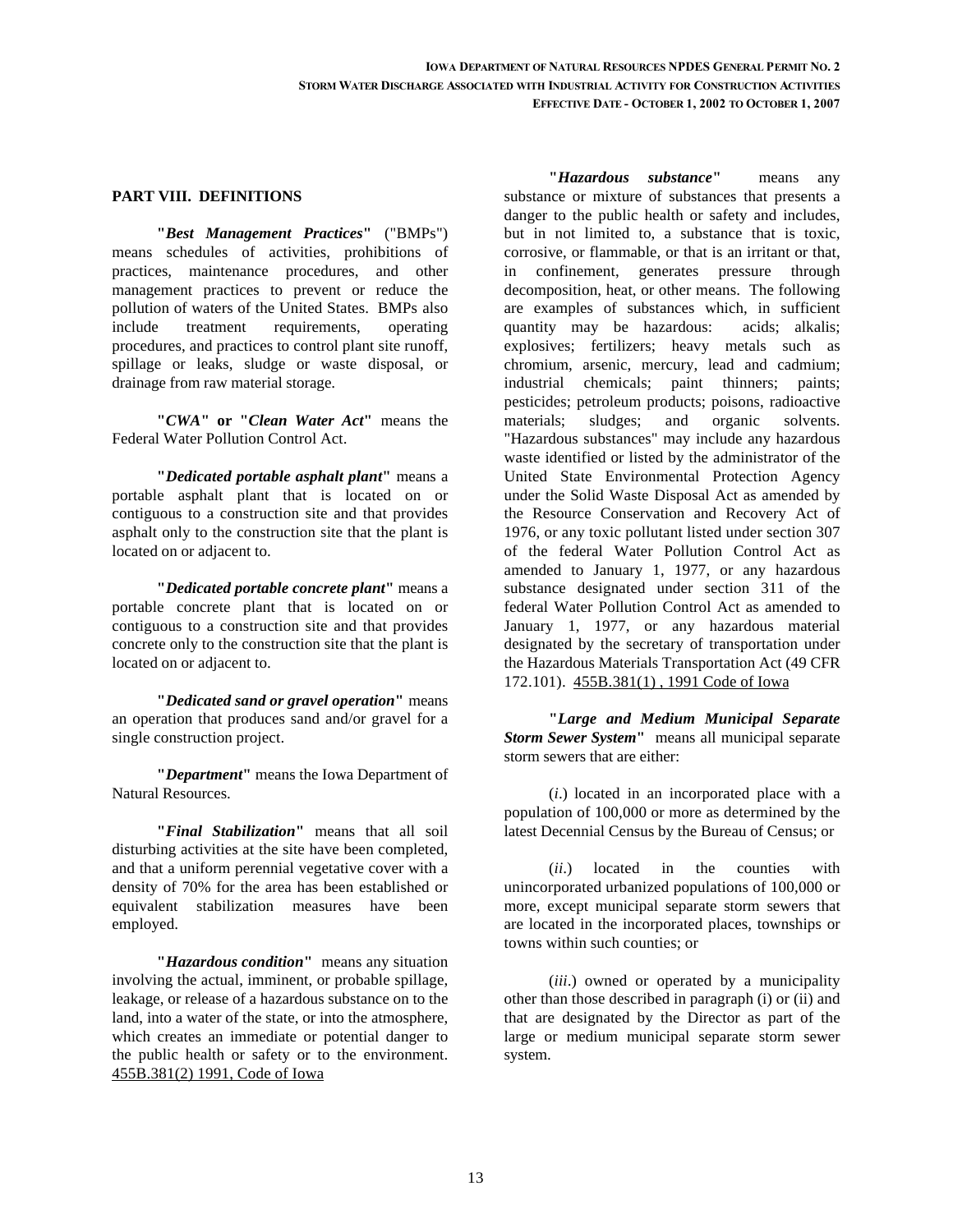**"***Municipality***"** means a city, town, borough, county, parish, district, association, or other public body created by or under State law.

**"***NOI***"** means Notice of Intent to be covered by this permit (see Part II of this permit.)

**"***Runoff coefficient***"** means the fraction of total rainfall that will appear at the conveyance as runoff.

**"***Storm Water***"** means storm water runoff, snow melt runoff, and surface runoff and drainage.

**"***Storm water discharge associated with industrial activity***"** means the discharge from any conveyance which is used for collecting and conveying storm water and which is directly related to manufacturing, processing or raw materials storage areas at an industrial plant. The term does not include discharges from facilities or activities excluded from the NPDES program under 40 CFR part 122. For the categories of industries identified in paragraphs  $(i)$  through  $(x)$  of this definition, the term includes, but is not limited to, storm water discharges from industrial plant yards; immediate access roads and rail lines used or traveled by carriers of raw materials, manufactured products, waste material, or by-products used or created by the facility; material handling sites; refuse sites; sites used for the application or disposal of process waste waters (as defined at 40 CFR part 401); sites used for the storage and maintenance of material handling equipment; sites used for residual treatment, storage, or disposal; shipping and receiving areas; manufacturing buildings; storage areas (including tank farms) for raw materials, and intermediate and finished products; and areas where industrial activity has taken place in the past and significant materials remain and are exposed to storm water.

For the categories of industries identified in paragraph (xi) of this definition, the term includes only storm water discharges from all the areas (except access roads and rail lines) that are listed in the previous sentence where material handling equipment or activities, raw materials, intermediate products, final products, waste materials, byproducts, or industrial machinery are exposed to storm water. For the purposes of this paragraph, material handling activities include the storage,

loading and unloading, transportation, or conveyance of any raw material, intermediate product, finished product, by-product, or waste product. The term excludes areas located on plant lands separate from the plant's industrial activities, such as office buildings and accompanying parking lots as long as the drainage from the excluded areas is not mixed with storm water drained from the above described areas. Industrial facilities (including industrial facilities that are Federally, State, or municipally owned or operated that meet the description of the facilities listed in these paragraphs (i)-(xi) of the definition) include those facilities designated under 40 CFR  $122.26(a)(1)(v)$ . The following categories of facilities are considered to be engaging in "industrial activity" for purposes of this definition;

(*i*) Facilities subject to storm water effluent limitations guidelines, new source performance standards, or toxic pollutant effluent standards under 40 CFR Subchapter N (except facilities with toxic pollutant effluent standards which are exempted under category (*xi*) of this definition);

(*ii*) Facilities classified as Standard Industrial Classifications 24 (except 2434), 26 (except 265 and 267), 28 (except 283 and 285), 29, 311, 32 (except 323), 33, 3441, 373;

(*iii*). Facilities classified as Standard Industrial Classifications 10 through 14 (mineral industry) including active or inactive mining operations (except for areas of coal mining operations no longer meeting the definition of a reclamation area under 40 CFR 434.11(1) because the performance bond issued to the facility by the appropriate SMCRA authority has been released, or except for areas of non-coal mining operations which have been released from applicable State or Federal reclamation requirements after December 17, 1990) and oil and gas exploration, production, processing, or treatment operations, or transmission facilities that discharge storm water contaminated by contact with or that has come into contact with, any overburden, raw material, intermediate products, finished products, byproducts or waste products located on the site of such operations; (inactive mining operations are mining sites that are not being actively mined, but which have an identifiable owner/operator; inactive mining sites do not include